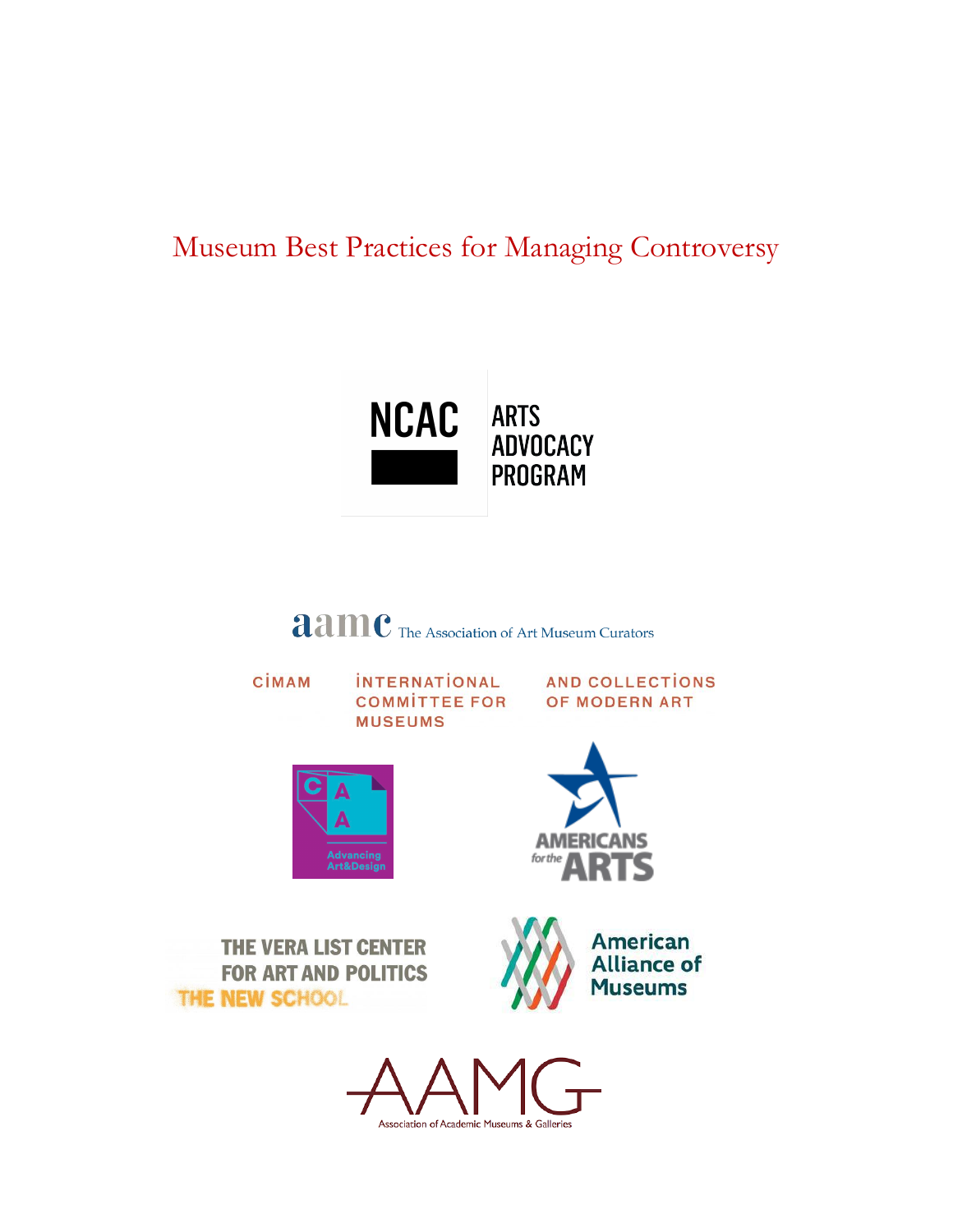### Preamble

The Museum Best Practices for Managing Controversy is designed to provide museums and other cultural institutions of any size or scope with guidelines that can help manage controversial content and transform controversy into a learning moment about the nature of diverse opinions and an institution's ability to address them. This non-binding document of best practices offers guidance to an institution concerned about or confronted with accusations of inappropriate, objectionable, or offensive content. Institutions caught in the frantic environment of controversy can refer to this set of strategies designed to calm the waters, open space for conversation and learning, and prevent or defuse a potentially volatile situation through deliberate steps to create meaningful dialogue.

When these guidelines are regularly used by cultural institutions and referenced as a recommended resource by their respective professional associations, the body of practice across the field becomes stronger and more consistent, building credibility and a positive image of all organizations. The simple ingredient of a nationally recognized protocol creating time and space to open dialogue may prevent an over-cautious, self-punishing reaction by institutions caught up in controversy. It may also encourage the institution to address sensitive issues of civic engagement and help fulfil the museum's mission as a forum for the exploration of diverse ideas.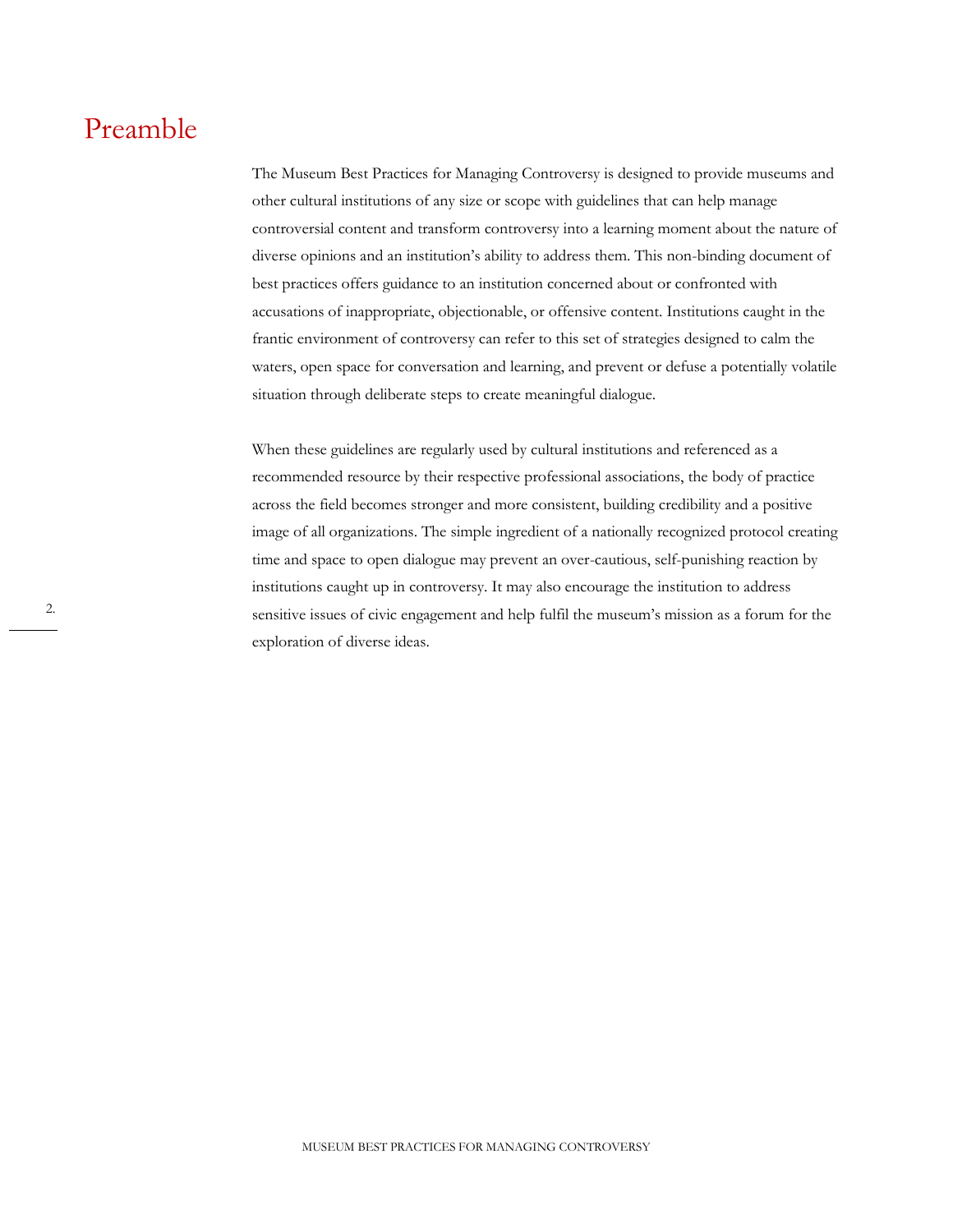### Introduction

The guidelines reflect an in-depth analysis of various historical and current sources, among them governance documents produced by arts and culture organizations as well as academic institutions, and statements by individual representatives of exhibiting institutions. The guidelines consist of two components: a free-speech statement that may be adopted in its entirety and a best practices template that may support exhibiting institutions, museums, performance spaces, art schools and others when they draft their own procedures, specific to their particular needs.

There are three strategies museums can use to resist pressure and assure their curatorial autonomy:

1. **Public Statement Affirming Commitment to Artistic and Intellectual Freedom of Speech** ("Freedom of Speech Commitment");

2. **Preparation in Advance of Upcoming Programs and Potential Controversy**, through agreement on clear curatorial procedures, feedback mechanisms, and educational plans;

3. **Procedures for Addressing the Press or Complaints from the Public after an Exhibition or Special Program Opens**.

Taken together, the Free Speech Commitment and the procedures to anticipate and respond to controversy will help to:

• Equip an institution with the tools to respond to criticism of controversial content;

- Improve relationships with the public;
- Support the right of audience members to access a wide variety of work;
- Safeguard the exhibiting institution against self-censorship;
- Introduce transparency;
- Ensure institutional support of curatorial decision-making; and
- Provide board member orientation.

The promotion and use of these strategies by national organizations and leading institutions will help validate them as the best practices in the field, and will help create communities of support when controversy arises in a specific institution.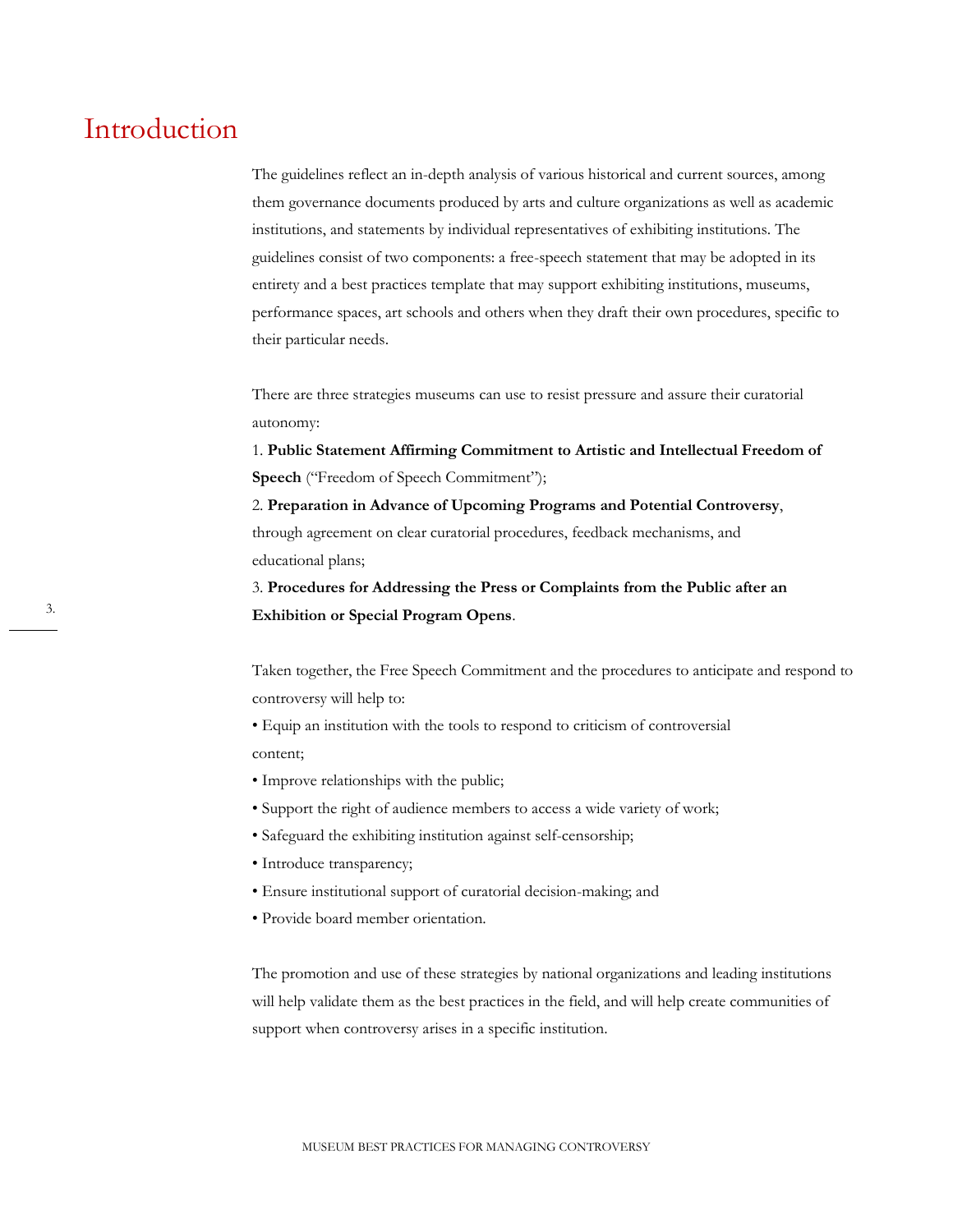## Freedom of Speech Commitment

Each institution is encouraged to draft a Freedom of Speech Commitment statement. Sample / Suggested template:

# **"**

Freedom of speech is the foundation of our communities and our nation. The works this institution exhibits may awe, illuminate, challenge, unsettle, confound, provoke, and, at times, offend. We defend the freedom to create content and exhibit such work anywhere in the world, and we recognize the privilege of living in a country where creating, exhibiting, and experiencing such work is a constitutional right.

4.

To exhibit a work of art is not to endorse the work or the vision, ideas, and opinions of the artist. It is to uphold the right of all to experience diverse visions and views. If and when controversies arise from the exhibition of a work of art, we welcome public discussion and debate with the belief that such discussion is integral to the experience of the art. Consistent with our fundamental commitment to freedom of speech, however, we will not censor exhibitions in response to political or ideological pressure.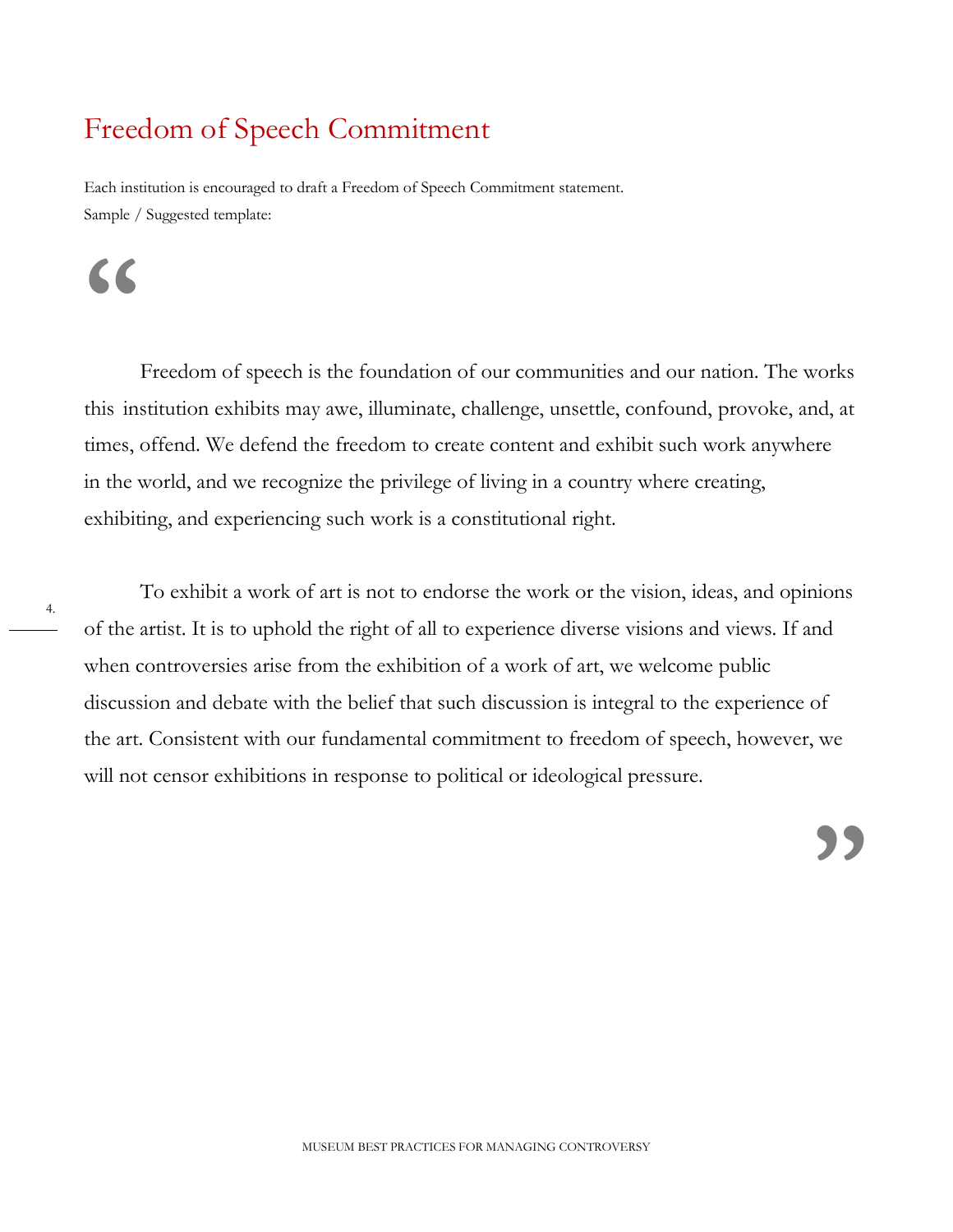### Preparation in Advance of Upcoming Programs and Potential Controversy

a. Specify clear curatorial selection procedures. Such procedures help institutions respond to complaints.

• Document internal curatorial selection criteria.

• Specify who is responsible for selection (gallery director, curatorial department, faculty members, peer panel); specify composition of the panel (e.g., artists, curators, and other arts professionals or arts patrons); and explain how its members are selected.

• In the case of open calls and juried exhibitions, specify procedures and deadlines from the initial stage (application forms or submission of proposals) to the final decision.

b. Create an educational/public engagement schedule and framework for the exhibition before it opens.

• Collect materials that identify the artist, the exhibition, and the larger context and history of the work.

• After the curatorial process is completed, provide opportunities for community dialogue to help prepare educational programming around an exhibition. The purpose of such discussions is not to limit curatorial decision-making but to help with outreach and engagement of the community.

Qualitative research from focus groups can help museums to strategize on how they might acknowledge particular sensitivities and engender trust through interpretation, programming, partnerships, and communications.

• *Identify target audiences*: It is important to identify audiences who can provide genuine input and not needlessly empower oppositional groups, who are often not interested in dialogue but rather in stirring controversy to promote their specific agendas.

• *Workshops:* In order to promote respectful discussion, an institution should encourage dialogue, prepare for effective responses to criticism, and provide guidance on issues of presentation such as phrasing of text, staff training, and responding to public queries.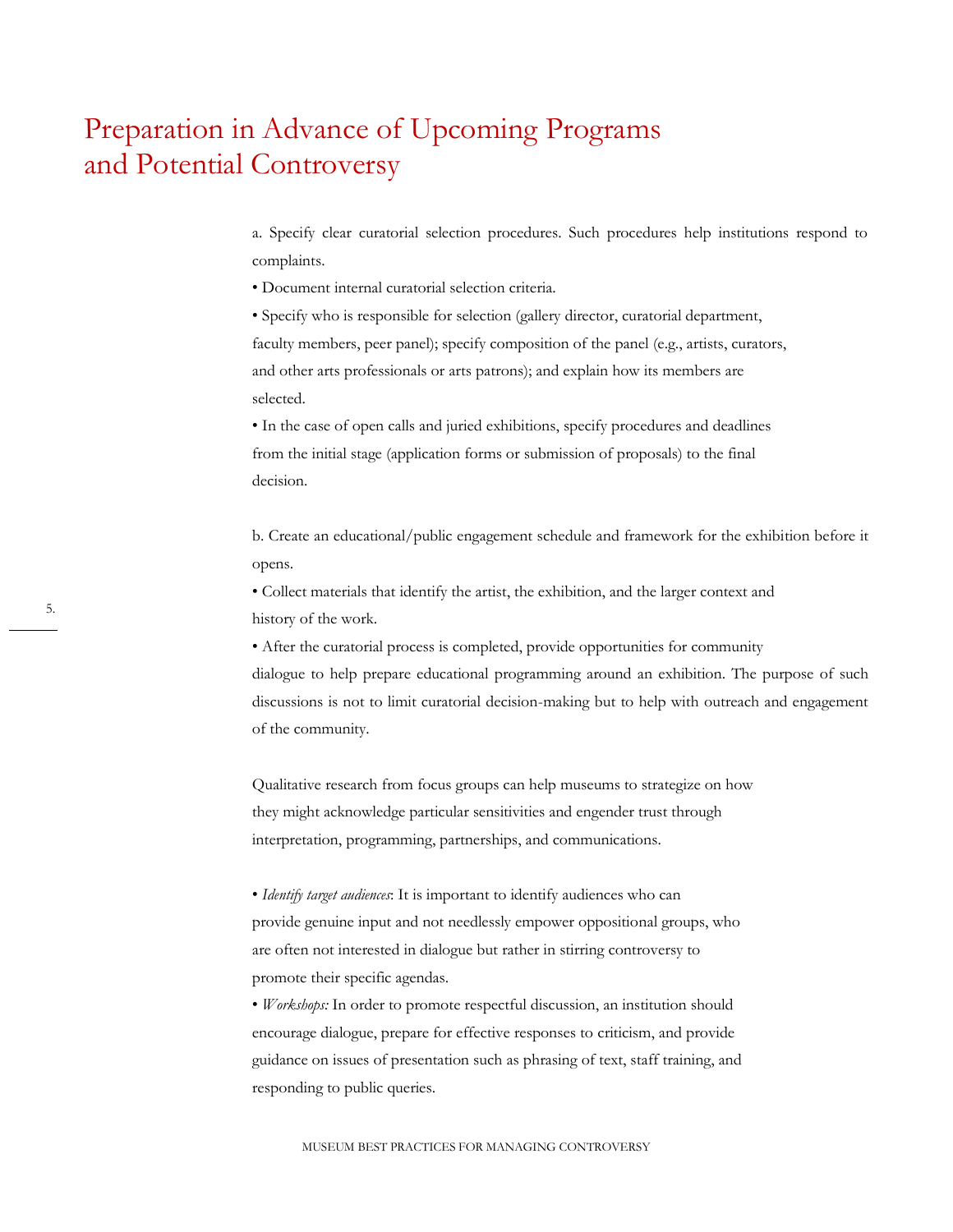c. Carry out preliminary public relations.

• Create a strong communications plan before there is a problem, especially in cases where there is concern about possible controversy.

• When appropriate, launch a media (including online) campaign to present your position and offer opportunities for dialogue.

• When concerned about a potentially difficult project, find supporters among your funders and form coalitions with other arts organizations or community groups. This strategy builds trust, understanding, and more fruitful alliances.

d. Make use of signage/educational programming.

• Written warnings or disclaimers should be informational and not prejudicial.

• Produce a variety of educational materials.

e. Plan communications between the curator, the educators, and the board.

• The curator and the museum director work with the board to inform them about upcoming shows and prepare them to answer questions about an exhibition.

• Plan conversations and collaborations between curators and educators, from the earliest stages of what might be deemed potentially difficult projects, to develop opportunities for constructive civic engagement.

f. Review the institution's crisis plan and consult with your legal counsel.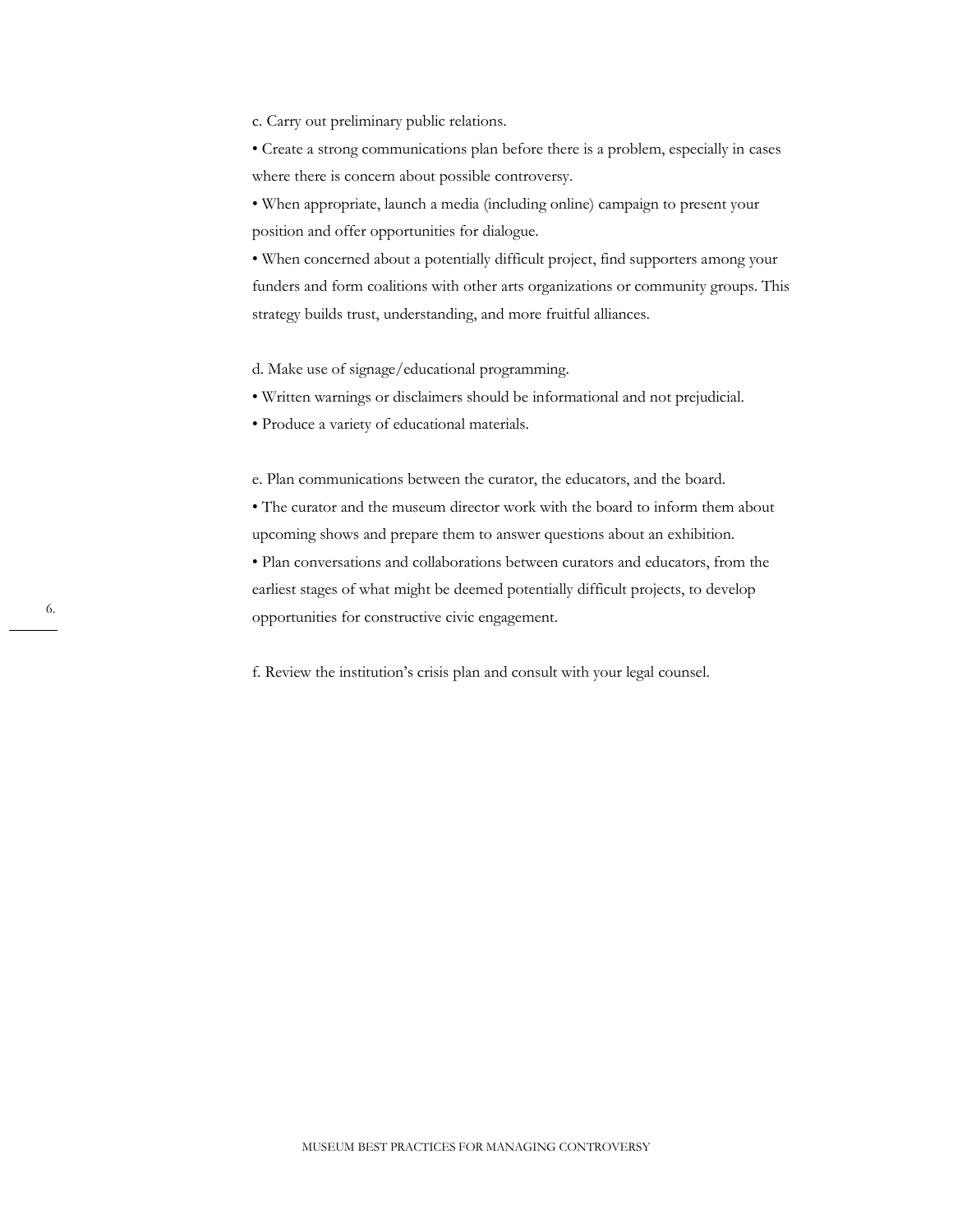### Procedures for Addressing the Press or Complaints from the Public after an Exhibition or Special Program Opens

A statement of support for freedom of speech works best if accompanied by a policy outlining the appropriate response in a situation where an individual or a group complains about the content of work on display. The policy statement should include procedures to help avoid disputes about content and interpretation.

The two core elements in response to a complaint are:

**• Leave the exhibition exactly as it is** while establishing a period for review and discussion.

• **Establish a learning opportunity** by creating possibilities for thoughtful discussion between concerned stakeholders.

**Handling Complaints from the Community**

• Ensure the work stays on display until the controversy has been reviewed.

• Alert the director/those in executive positions, including the PR department and general counsel, of the complaints and any context surrounding them. Complaints should be brought to the attention of the director or staff member responsible for managing such issues.

• Notify the artist(s) and funders and prepare them for possible press attention. In some cases it may be better to recommend that the concerned artists do not take press calls.

• Evaluate the complaint(s): Who is complaining? What are their credentials? Is the complaint sincere criticism or an act of political opportunism by a group leveraging controversy to serve other goals?

• If you do not have one, create a crisis plan. Appoint a "crisis manager" along with an ad hoc team that is best equipped to deal with the situation.

• Prepare and disseminate talking points/questions and answers.

• Find supporters. Form coalitions with other arts organizations and activate networks. Contact existing arts and free speech groups.

• Provide a copy of the exhibition selection procedure or similar document to the complainant.

• Develop an official complaint form. If the complainant is not satisfied after discussing the details of the exhibition and artist's intent, have the complainant